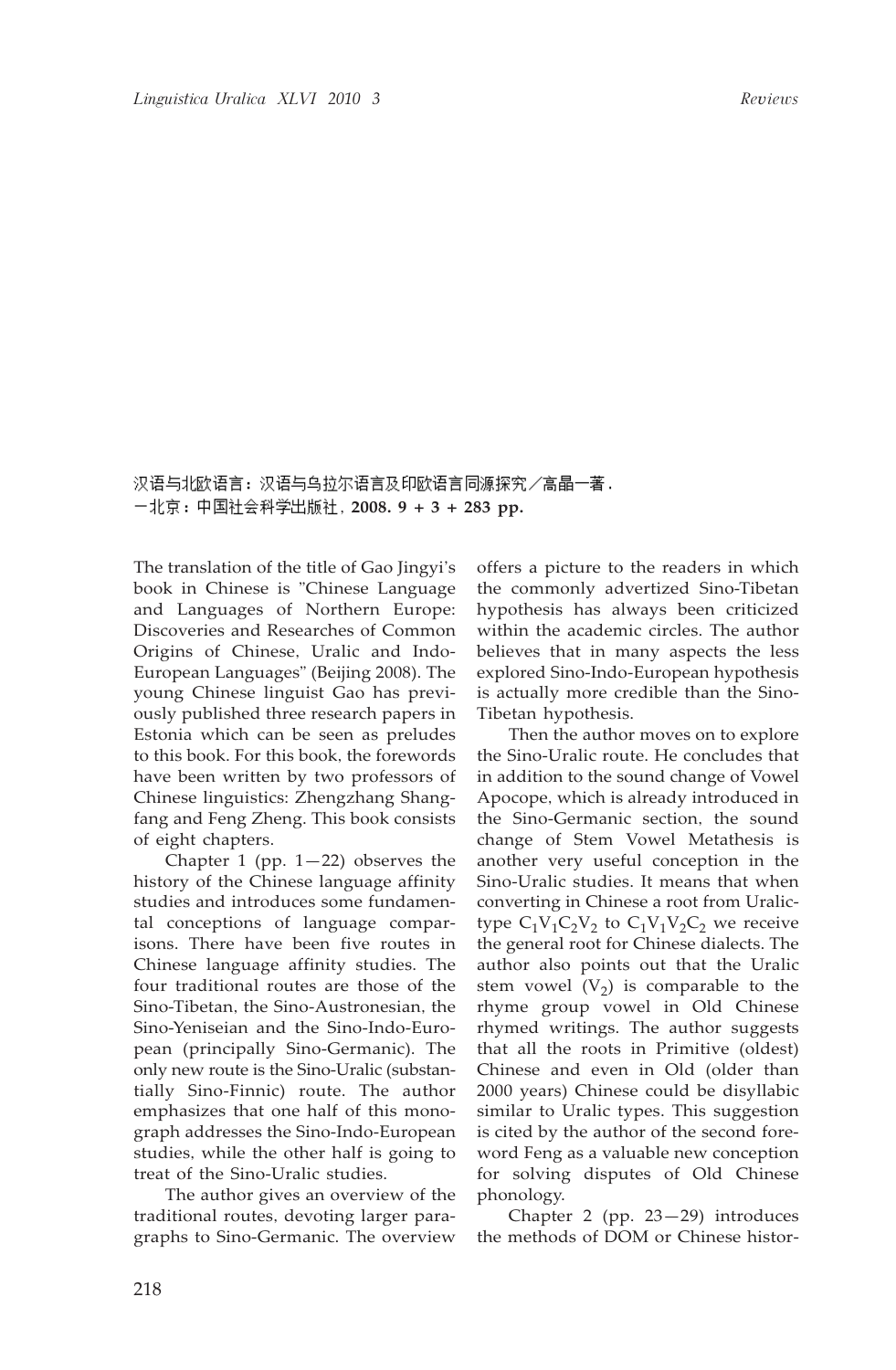ical comparative etymology. The methods follow the traditions of applying Chinese characters in Chinese dialects and in Japanese, Korean and Vietnamese for their words of Chinese origin. The DOM research is a reversed application of the Chinese diachronic phonology. The Chinese diachronic phonology works on old pronunciations of the Chinese characters. The DOM research chains of dialect pronunciations with the Chinese characters were based on old pronunciations. Generally, a DOM equals to a basic Chinese character (not to those that were simplified or wrongly used in the contemporary era), and is a Chinese etymological unit. The DOM research is used to demonstrate common etymological units (regardless of cognates or loanwords) across languages or dialects. The Chinese characters contain attested protomeanings. These are to be compared to meanings of common etymological units in non-Chinese target languages or dialects. The Chinese characters also contain attested pronunciations. These, in turn, are to be compared to pronunciations of common etymological units in non-Chinese target languages or dialects.

Remarkably, the proposed common etymological units (DOMs) are required to be re-examined in order to rule out coincidences by applying Semantic Chain Extension and Sound Factor Extension. The Semantic Chain Extension assumes that some other etymological units with related meanings are also detected in the same target languages or dialects. The Sound Factor Extension assumes that DOMs with the same Sound Factor have identical phonological structures in the target languages.

The author observes the attested pronunciations of the equivalents in European languages. In fact, the consistency is well presented in these languages because these languages have not lost the most of non-initial consonants that the Chinese dialects used to lose. The author proves that the Old Chinese pronunciations are not found in Chinese dialects but can be found in European dialects. The author believes that it is indeed a breakthrough that can first

positively shock some Chinese linguists with a sufficient knowledge in Chinese diachronic phonology. European pronunciations can directly be read by them, while fewer Western linguists manage to read long stories and equations expressed by the Chinese characters.

The author indicates that the Sound Factor Extension proves that the proposed common etymological units are not only linked in pairs but also linked in groups of etymologically unrelated although phonologically related pairs. It achieves the same goals as the Sound Laws of the Comparative Method claim to achieve. The DOM Method is even more objective than the Comparative Method because one can always subjectively bring about a semantic change or a sound change, yet never any graph change. The graphs are variables in equations. The variables are related to both proto-pronunciations and proto-meanings, but not influenced by the contemporary ones. One can either chain or unchain a word from a graph, and then review the consequences at once. It is a 1 or 0 mathematical process. If the consequences fit well together, the solutions will just become corrected.

The author writes that he takes the earlier etymological approaches more seriously than the comparative reconstructions and nodes. This conception is very prudent from my point of view. The author sees the target European languages and Chinese dialects as equal language units. Consequently, the author must chain a word from an attested non-Chinese dialect or language to the DOM, the same as relevant approaches do when targeting Chinese dialects or languages. The author observes the target languages from the grass-root level through all etymological units including loanwords, since the Chinese method is used to demonstrate common etymological units. The Chinese method neglects the definitions of loanwords. Here comes an interesting question: Since the Chinese method neglects the question, meanwhile there is no reconstructed Proto-Chinese language by the Western method, are the mutually unintelligible Chinese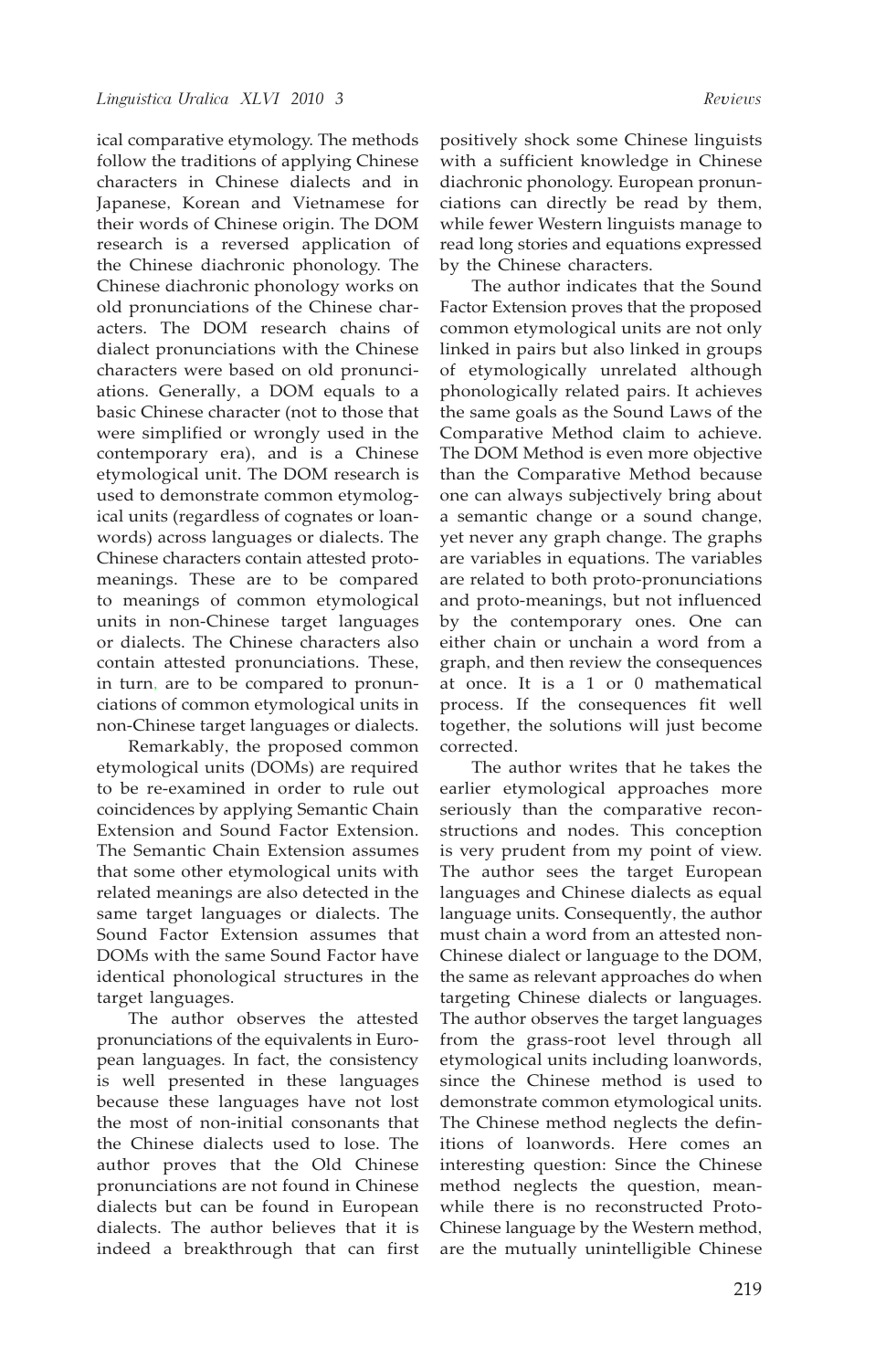dialects or languages not genetically related? It really poses a wider question of all the language affinity studies.

The author insists that the Chinese method is more effective and objective in exploring common etymological units. The author is more interested in fundamental etymological studies than in theoretical debates. No matter where further studies will lead us, the author has become eminently the first person who has detected common etymological units along the routes. This point is acknowledged also by the authors of the forewords.

In any Chinese linguistic work, a given Chinese character is never just a simple word for a dialect but a general word, an etymological unit for all the dialect points and historical document points. There is no way how Chinese linguists could give all the equivalent forms at once. Meanwhile, there is no such match where a personal, reconstructed "proto-form" can be used to replace the Chinese character.

Chapter 3 (pp. 30—88) contains the descriptive studies of European target languages following Chinese linguistic ways. Separate single descriptions of Finnish, Estonian, Danish and Swedish are actually the first short grammars of the languages in the Chinese ways. The conception of Chinese linguistics is first to analyze morphemes and so to express the morphemes with separate Chinese characters. Both lexical and grammatical morphemes are treated equally.

Grammatical suffixes are analyzed as weakened equivalents of the full lexical forms, the same practices are attested in Chinese dialects. E.g., in Standard Mandarin, *zĭ* (stressed, with the third Mandarin tone) is a full lexical form, a noun meaning 'son', while -*zi* (unstressed, with the neutral tone, not occurring independently) is its weakened form, a nominal suffix for derivatives. The *zĭ* and -*zi* belong to the same DOM. In Chinese characters, they are written identically. In Standard Mandarin, *liăo* (stressed, with the third Mandarin tone) is a full lexical form, a noun meaning 'infant', while *-la* or *-le* (unstressed,

with the neutral tone, not occurring independently) is its weakened form, a verbal suffix for the perfect aspect. They are also written identically in Chinese as they belong to the same DOM. Full lexical forms are considered as primary. Suffixes are considered as secondary. There are cases in which the full lexical forms are not yet known but it is not allowed to have an independent suffix. Grammatical agreements are analyzed as Cumbrous Repeats. E.g., an Estonian/ Finnish phrase *mina tean*/*minä tiedän '*I know' is analyzed and written in four DOMs altogether:  $(\#1)$  I  $_$   $(\#2)$  KNOW  $_$ (#3) Genitive mark  $(44)$  I. The repeating of the same semantic unit, meaning the first person, is called a Cumbrous Repeat. The author indicates that the repetition is acceptable in Chinese but for an appropriate Chinese usage, one of them has to be elided. Similarly, a Finnish phrase *sinun talosi* 'your house' is analyzed and written in five DOMs altogether: (#1) YOU \_ (#2) Genitive mark \_ (#3) HOUSE \_ (#4) YOU \_ (#5) Genitive mark. The repeating of #1 and #2 in places of #4 and #5 form the Cumbrous Repeat. A pair of them has to be deleted in an appropriate Chinese usage.

Some differences in pronunciations are not represented in Chinese characters, e.g., the vowel apocope in Estonian, the gradation in Estonian and Finnish, the ablaut in Danish and Swedish. These are classified as sound changes within the rooted morphemes. Meanwhile, some Chinese characters for suffixes are not pronounced independently, e.g., the partitive designation in Estonian and Finnish. These are classified as sound changes within the suffixed morphemes. Sound changes within morphemes do not cause any practical confusion. We can see, e.g., that some grammatical cases in Estonian and Finnish can identically be written down in Chinese characters while corresponding to common morphemes.

The whole system reflects the earlier suggested typological circle of universal languages by Western linguistics: analytic > agglutinative > inflecting > analytic. From the author's point of view, the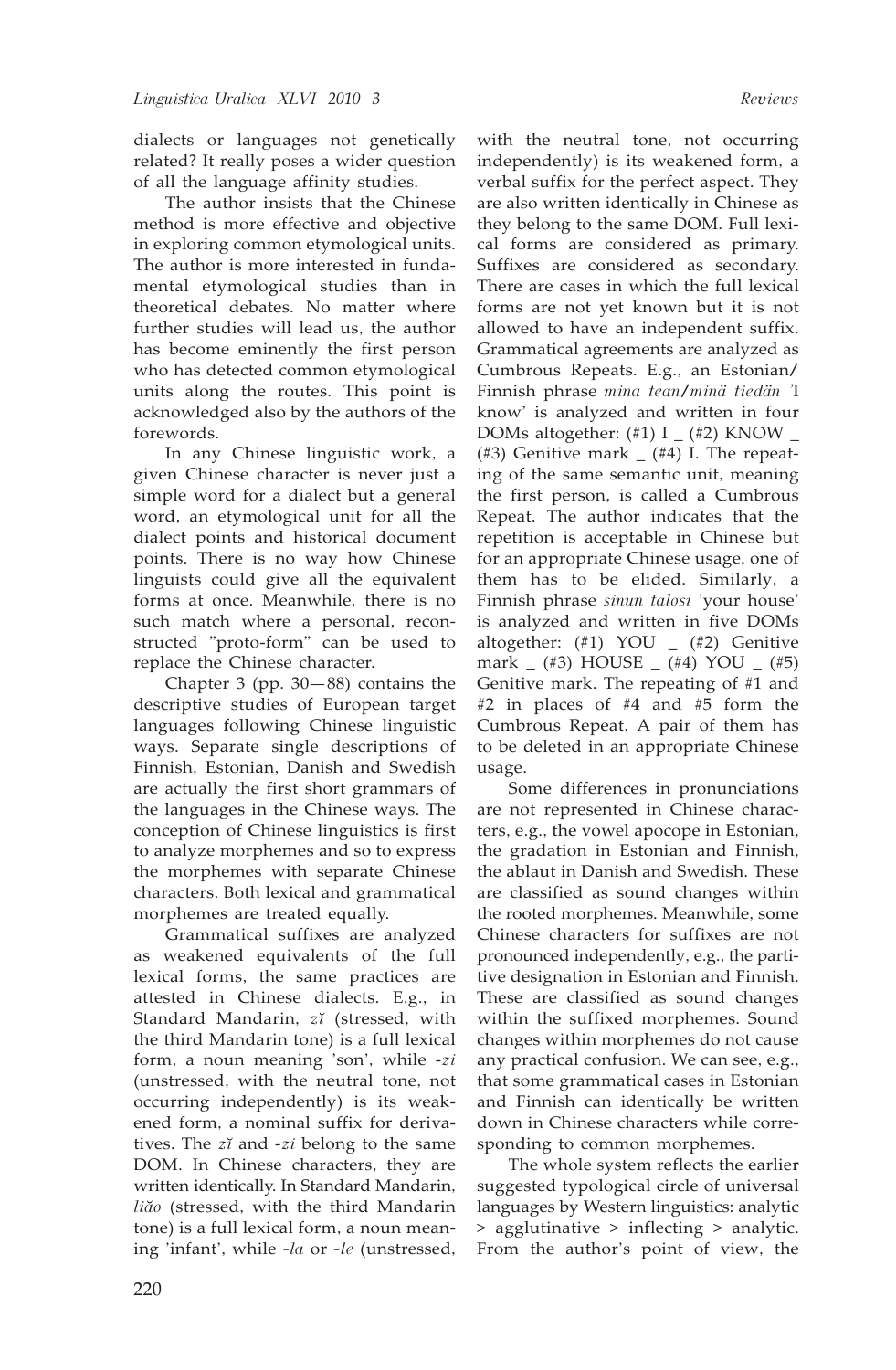analytic system of written Chinese appears as an origin, the agglutinative system of Finnic languages follows as the former's downstream.

Chapter 4 (pp. 89—100) brings out a lexical comparison of Morris Swadesh's 100 lexical items in Chinese, Estonian, Finnish, Danish, Swedish, English and German. Exact common ratios (Swadesh's items with the exactly same etymological units) between the European languages and Chinese are respectively: 35/96, 33/96, 24/96, 23/96, 20/96 and 20/96. Four Swadesh's items #3 'we', #4 'this', #5 'that', #6 'who' are concluded as not comparable, since these words are not mono-morphemic.

Remarkably, points are not given to non-primary existence of the common etymological units. E.g. the etymological unit of Estonian/Finnish *koer*/*koira* 'dog' exists in Chinese (e.g. Mandarin *gŏu*), but the point goes to Danish, Swedish and German because in written Chinese, the primary etymological unit for 'dog' is the Germanic *hund*/*Hund* 'dog' (cf. Mandarin *quăn*). The Finnic 'dog' is synonymous to it in Chinese.

The author summarizes in a mildly humorous vein, on page 100: The Chinese words for feather, wing and peck are found in Finnic languages but used for human hair, human arm and human lip instead. It reminds of an old Chinese myth that the forefather of a dynasty is the son of a woman and a bird.

Chapter 5 (pp. 101—108) summarizes indicators of surrounding subjects that support the affinities between Chinese nation and nations of the target European languages. Clues of molecular biology hold forth a paternal lineage N-M231 that is characteristically shared by the most Uralic nations and the Chinese nation. The author suggests that the Chinese and Uralic nations are rooted in the paternal lineage N-M231, thus Chinese and the most Uralic nations share a recent common history of paternal lineages. The author also mentions that the Chinese and Finnic nations are very different in maternal lineages. The structure of maternal lineages of Finnic nations is in common with the other

Europeans. In conclusion, the author suggests that the Finnic nations were established by male migrations from the Far East together with female aborigines of Europe. The languages are inherited from the paternal lineage, while the anthropologic appearances are inherited from the maternal lineage. The author recalls that the similar populating outlines of Finnic nations have been suggested by Estonian geneticists.

Chapter 6 (pp. 109—116) consists of final discussions, summaries and suggestions.

The author demonstrates and claims: Of any synonymous pair of etymological units in Chinese language, one belongs to a Sino-Uralic corpus, while the other belongs to a Sino-Indo-European corpus. In case there is a third synonymy, its etymology is expected to be solved in language affinity studies between Chinese and some other languages in the future.

The author summaries three major origins of the Chinese language to form three layers: The root layer is of Sino-Uralic, it results in the Sino-Uralic corpus of common etymological units. The second layer, possibly loaded since the Chalcolithic Age is of Indo-European, it results in the Sino-Indo-European corpus of common etymological units. The third layer loaded since the Bronze Age could be of Yeniseian, it could result in a Sino-Yeniseian corpus of common etymological units. The author remarks that the primitive Chinese and Finnic could separately have got loanwords from Germanic languages, resulting in a corpus of common Germanic loanwords in Chinese and Finnic languages. The author observes that a few etymological units are natively presented in both the Sino-Uralic corpus and the Sino-Indo-European corpus. It could be seen as traces of a remote common origin.

In the final suggestions, the author calls for relevant attention to other Indo-European language groups, first of all to Tocharian and Baltic. It is important to find out if there is a potential inventory of Sino-Indo-European corpus that does not present in Germanic. Similarly, the author suggests further etymo